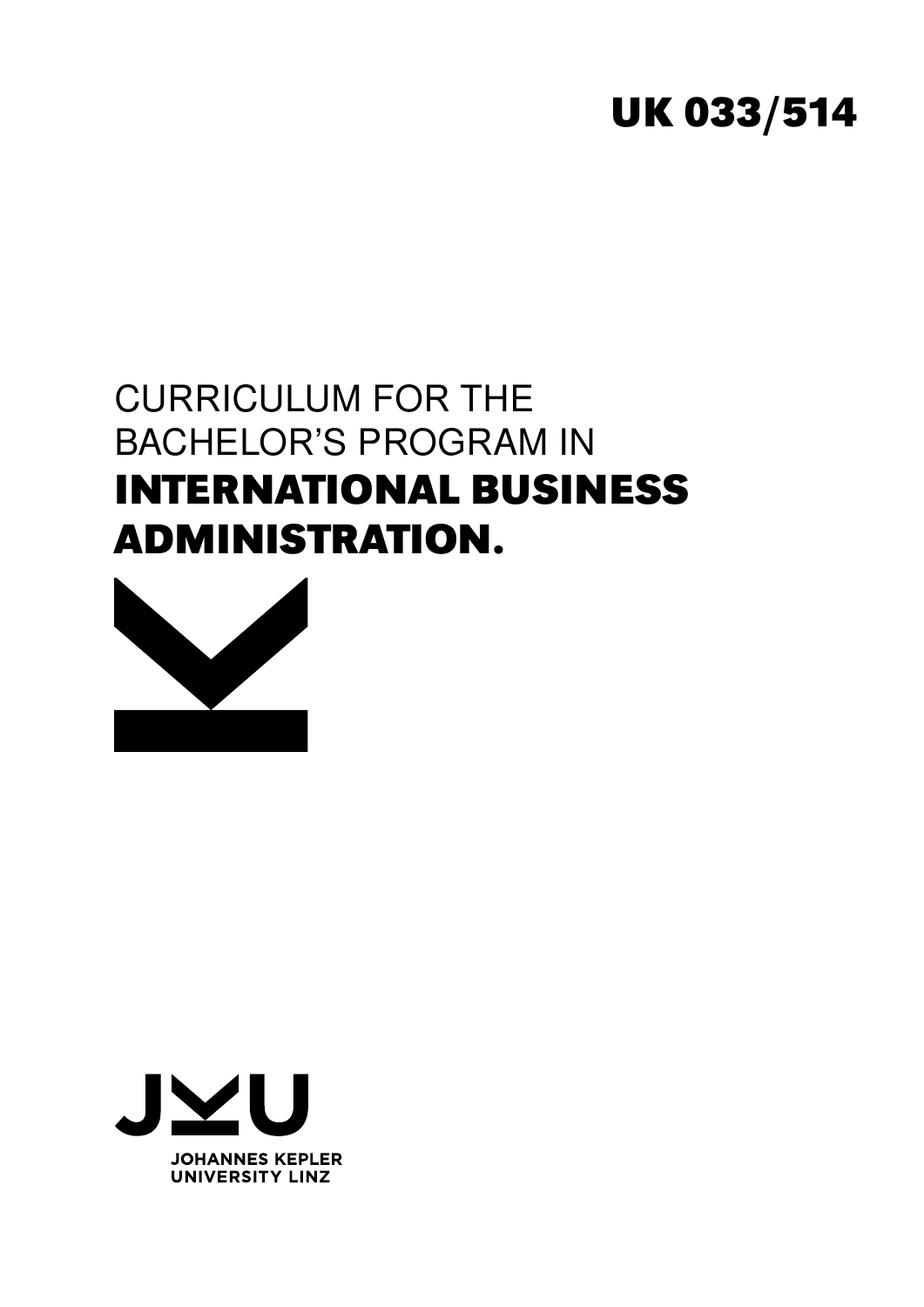## **Contents**

| §4 Studies Introductory and Orientation Phase enterprised by example the set of 4                                                                                                                                             |  |
|-------------------------------------------------------------------------------------------------------------------------------------------------------------------------------------------------------------------------------|--|
|                                                                                                                                                                                                                               |  |
|                                                                                                                                                                                                                               |  |
|                                                                                                                                                                                                                               |  |
|                                                                                                                                                                                                                               |  |
|                                                                                                                                                                                                                               |  |
|                                                                                                                                                                                                                               |  |
| § 11 Legal Validity in the contract of the contract of the contract of the contract of the contract of the contract of the set of the set of the set of the set of the set of the set of the set of the set of the set of the |  |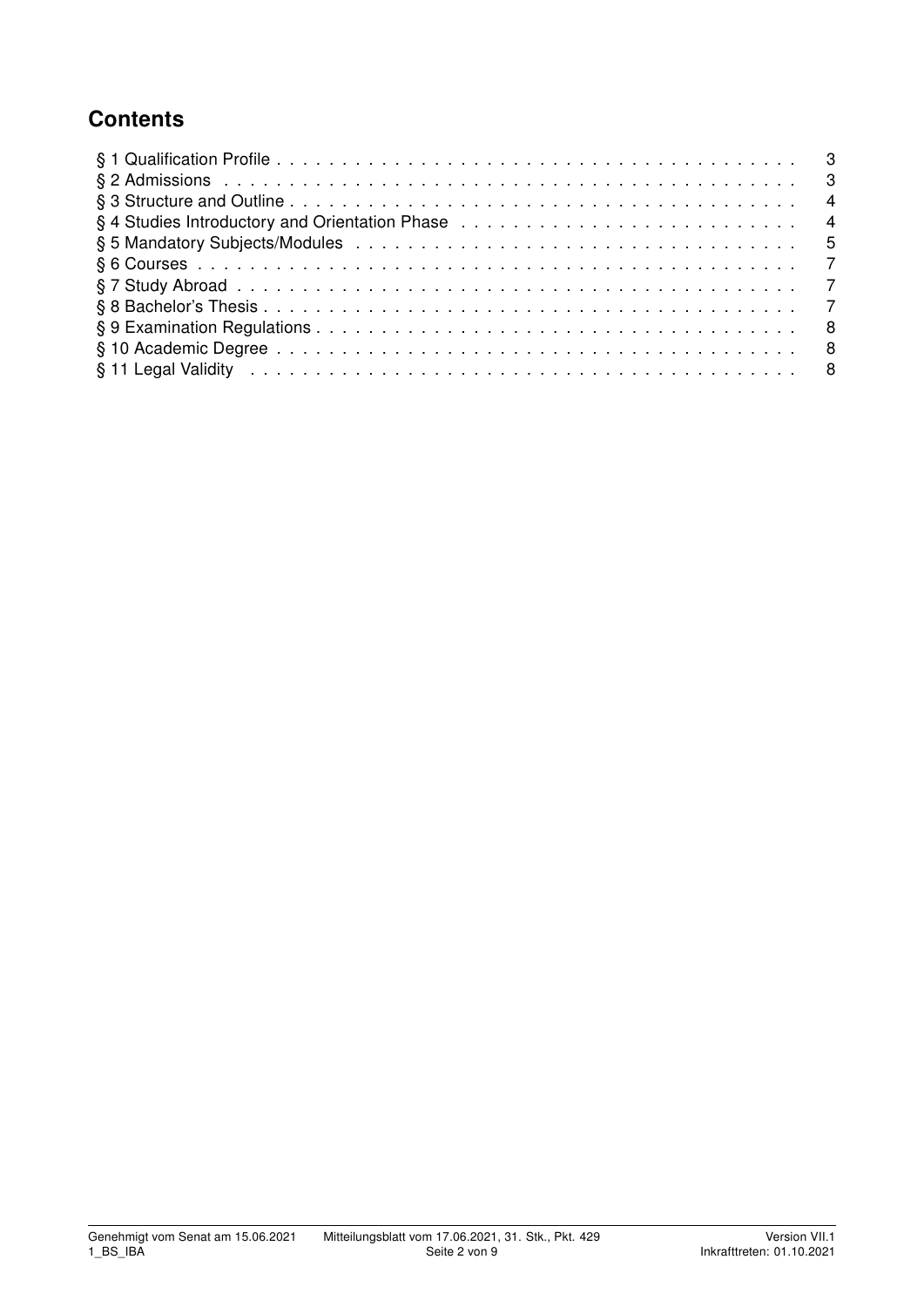# § 1 Qualification Profile

(1) The Bachelor's degree program in International Business Administration is intended to ensure that comprehensive international business management and economics qualifications are imparted. Graduates of the bachelor's degree program possess skills based on advanced theoretical knowledge in the field of international business administration. In addition to the acquisition of knowledge, graduates achieve cognitive and practical skills necessary for creatively solving complex issues related to intercultural topics. Graduates therefore have the necessary advanced qualifications to start their international career in an intercultural environment as well as have the necessary foundational knowledge for a complementary academic orientation as part of a master's degree program.

(2) The students receive a broad training with an international focus that facilitates the ability to apply technical-methodical knowledge as well as skills to work in an intercultural environment and solve unpredictable issues. The program emphasizes fields of specialization such as International Finance, Accounting and Taxation, International Management and Marketing, and Digitalization and Supply Chain Management. Students also acquire the cognitive and practical skills to work and think in an international and intercultural manner, to look at business topics from different perspectives, and to participate with socially interactive competence in teams. The students gain advanced skills to communicate in English and get business related communication skills in a second language which they can choose apart from their native language.

(3) After completing their studies, thanks to the knowledge and skills they have acquired, graduates will be able to:

- analyze and understand the working behavior of individuals with diverse cultural backgrounds as well as business and economic relationships from different and international perspectives,
- apply research-based analyses in problem areas in the interaction of economics with business administration and social sciences,
- carry out demanding and complex business administration activities in the private sector as well as in the public sector and with non-profit organizations.
- take responsibility for decision making in unpredictable work or study contexts,
- use their abilities responsibly and autonomously in work or study situations and in professional and personal development, with individuals and groups.

(4)The structure of the program ensures global employability. Graduates can be employed in large international and multinational companies and international organizations (NPOs, NGOs) as well as medium sized businesses that focus on a European and global market. Students are prepared to start their career in business in a variety of functions: e.g. International marketing, International brand management, Sales and export management, International human resource management, Finance and accounting in international companies and International supply chain management.

## § 2 Admissions

The bachelor's degree program International Business Administration is taught in English. Applicants have to submit evidence of their English language skills at the level C1.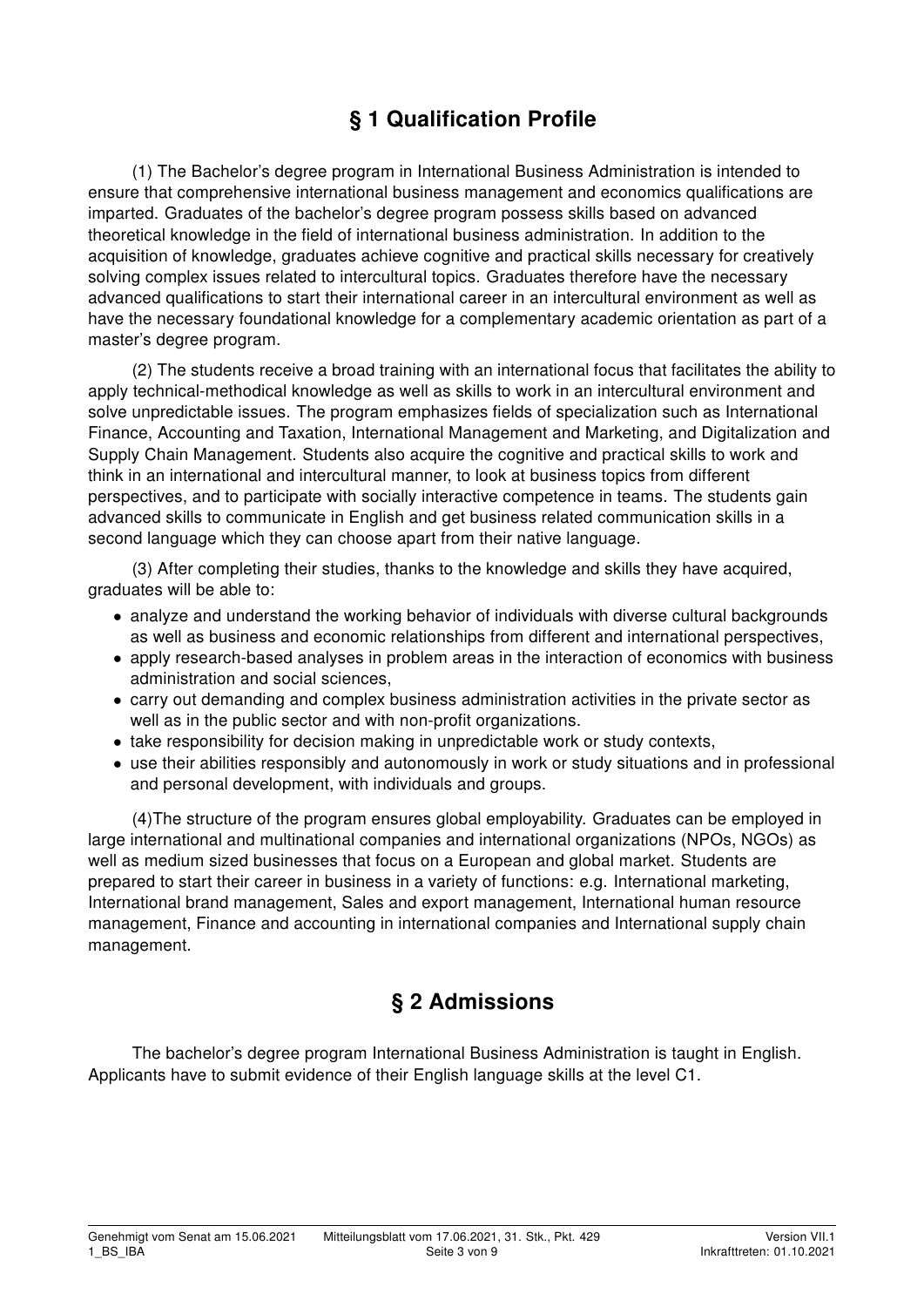## § 3 Structure and Outline

(1) In accordance with § 54 (1) of the Austrian Universities Act, the Bachelor's program International Business Administration is a degree program in the category of social sciences, economics and business studies.

(2) The Bachelor's degree program International Business Administration covers six semesters and consists of 180 ECTS credits, which are distributed among the following subjects:

| <b>Subject</b>                           | <b>ECTS</b> |
|------------------------------------------|-------------|
| <b>Mandatory Subjects</b>                | 147         |
| <b>Research Methods</b>                  |             |
| Bachelor Thesis (incl. Bachelor Seminar) |             |
| <b>Free Electives</b>                    |             |
| Total                                    | 180         |

(3) For Free Electives students have to pass examinations corresponding to 18 ECTS credits, which can be chosen from any recognized national or international post-secondary educational institution. The Free Electives shall provide additional skills beyond the bachelor's program International Business Administration and can be taken anytime during the program. It is recommended for students to use Free Electives for the semester or year abroad.

(4) The recommended study plan is shown in Annex 1. This recommendation is based on a full-time program. Due to the academic requirements and the mandatory study abroad period, the degree program cannot be reasonably completed alongside a job or for those who have family care responsibilities.

## § 4 Studies Introductory and Orientation Phase

(1) In accordance with § 66 (1) of the Austrian Universities Act, the Studies Introduction and Orientation Phase (StEOP) consists of mandatory courses designed to provide an overview of the degree program's main content and insight as to how the rest of the program proceeds. The introductory and orientation phase consists of the following courses:

| Code          | Tvpe | Course Title                                                                      | <b>ECTS</b> |
|---------------|------|-----------------------------------------------------------------------------------|-------------|
| 514IFACIFRK21 | KS   | Basics of International Financial Reporting and<br>Perspectives on Digitalization | 3           |
| 515MSIMESIK20 | KS   | Introduction to Strategy & International Management                               | 3           |
| 515SCSMGSCK20 | KS   | <b>Supply Chain Fundamentals</b>                                                  |             |

(2) Before completing the Studies Introduction and Orientation Phase, 21 ECTS may be completed from the following list of courses:

| Code          | Type | Course Title                                | <b>ECTS</b> |
|---------------|------|---------------------------------------------|-------------|
| 514MAACCMAK21 | KS   | Cost and Management Accounting              | 3           |
| 514INFIFFMK21 | KS   | <b>Fundamentals of Financial Management</b> | 3           |
| 514INMAIIMK21 | KS   | Introduction to International Marketing     | 3           |
| 515OVIMEORK20 | KS   | Introduction to Organization                | 3           |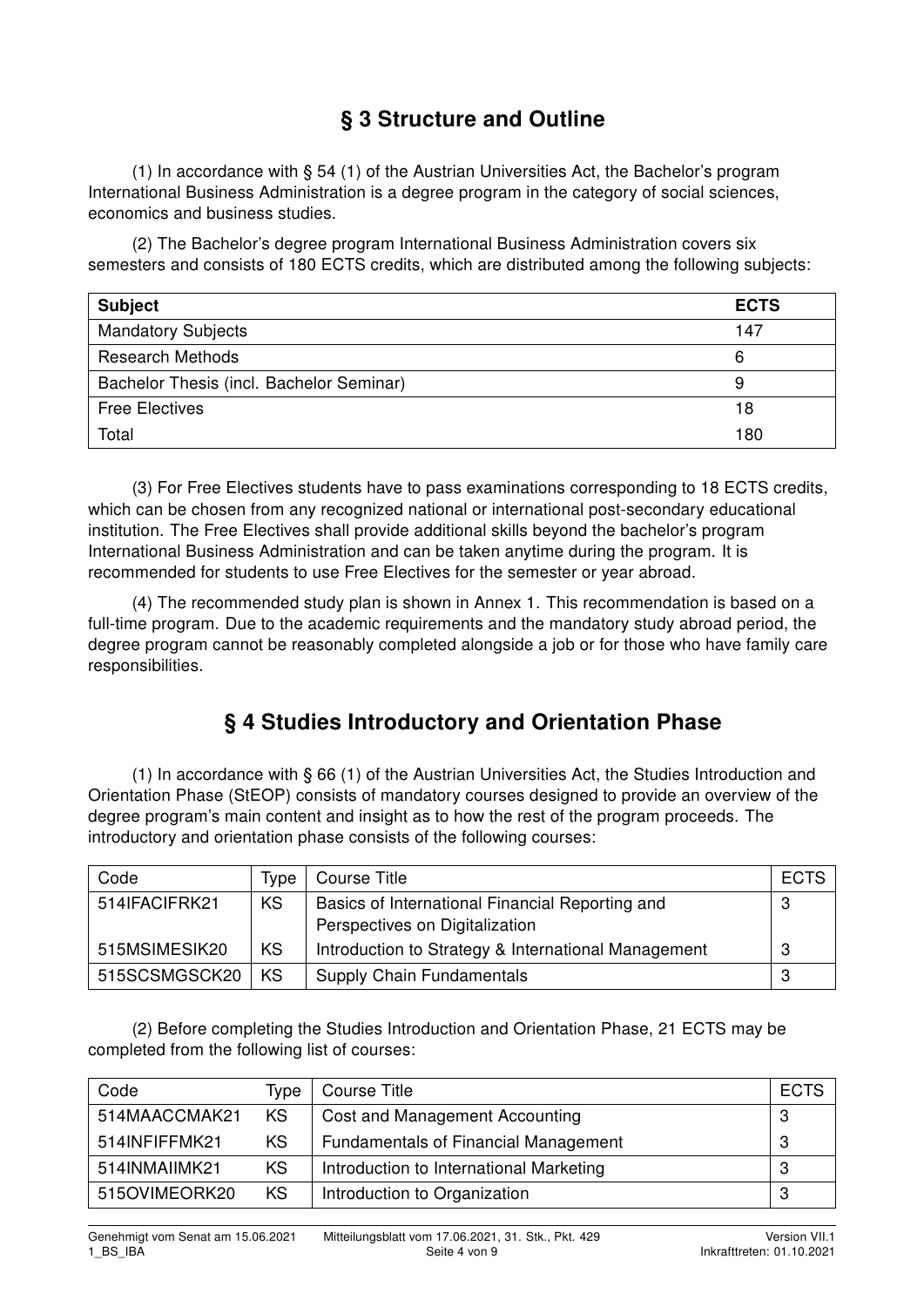| 515DIGITMGK20 | <b>KS</b> | Technical and Methodological Foundations of Digitization | 6 |
|---------------|-----------|----------------------------------------------------------|---|
| 514INMIIMIK21 | <b>KS</b> | Introduction to Microeconomics                           | 3 |
| 514INMIIMIU21 | ΙK        | Introduction to Microeconomics                           | 3 |
| 514INMAIMAK21 | <b>KS</b> | Introduction to Macroeconomics                           | 3 |
| 514INMAIMAU21 | ΙK        | Introduction to Macroeconomics                           | 3 |
| 514MASTMATK21 | <b>KS</b> | <b>Mathematics</b>                                       | 3 |
| 514MASTSTAK21 | <b>KS</b> | <b>Statistics</b>                                        | 3 |
| 514?????CSK21 | <b>KS</b> | Communicative Skills*                                    | 3 |

\* Each language subject (German, French, Italian, Spanish) consists of four courses: Communicative Skills, Business 1, Business 2, and Business and Culture. The first course "Communicative Skills" may be completed alongside the StEOP.

# § 5 Mandatory Subjects/Modules

(1) The following mandatory subjects have to be completed:

| Code      | <b>Name</b>                                    | <b>ECTS</b> |
|-----------|------------------------------------------------|-------------|
| 514IFAT21 | International Finance, Accounting and Taxation | 30          |
| 514IMAM21 | International Management and Marketing         | 30          |
| 514DSCM21 | Digitalization and Supply Chain Management     | 30          |
| 514ECON21 | Economics                                      | 24          |
| 514IBLA21 | International Business Law                     | 6           |
| 514MAST21 | <b>Mathematics and Statistics</b>              | 6           |
| 514SSGD21 | Social Skills and Gender and Diversity         | 9           |
| 514REME21 | <b>Research Methods</b>                        | 6           |
| 514BATH21 | Bachelor Thesis (incl. Bachelor Seminar)       | 9           |
| 514LANG21 | Languages                                      | 12          |

(2) The following subjects in International Finance, Accounting and Taxation must be completed:

| Code      | <b>Name</b>                                                      | <b>ECTS</b> |
|-----------|------------------------------------------------------------------|-------------|
| 514IFAC21 | International Financial Accounting                               | 6           |
| 514INFI21 | <b>International Finance</b>                                     | 6           |
| 514MAAC21 | <b>Managerial Accounting</b>                                     | 6           |
| 514INTA21 | International Taxation                                           | 6           |
| 514CGRI21 | Corporate Governance and Reporting in International Corporations | 6           |

(3) The following subjects in International Management and Marketing must be completed: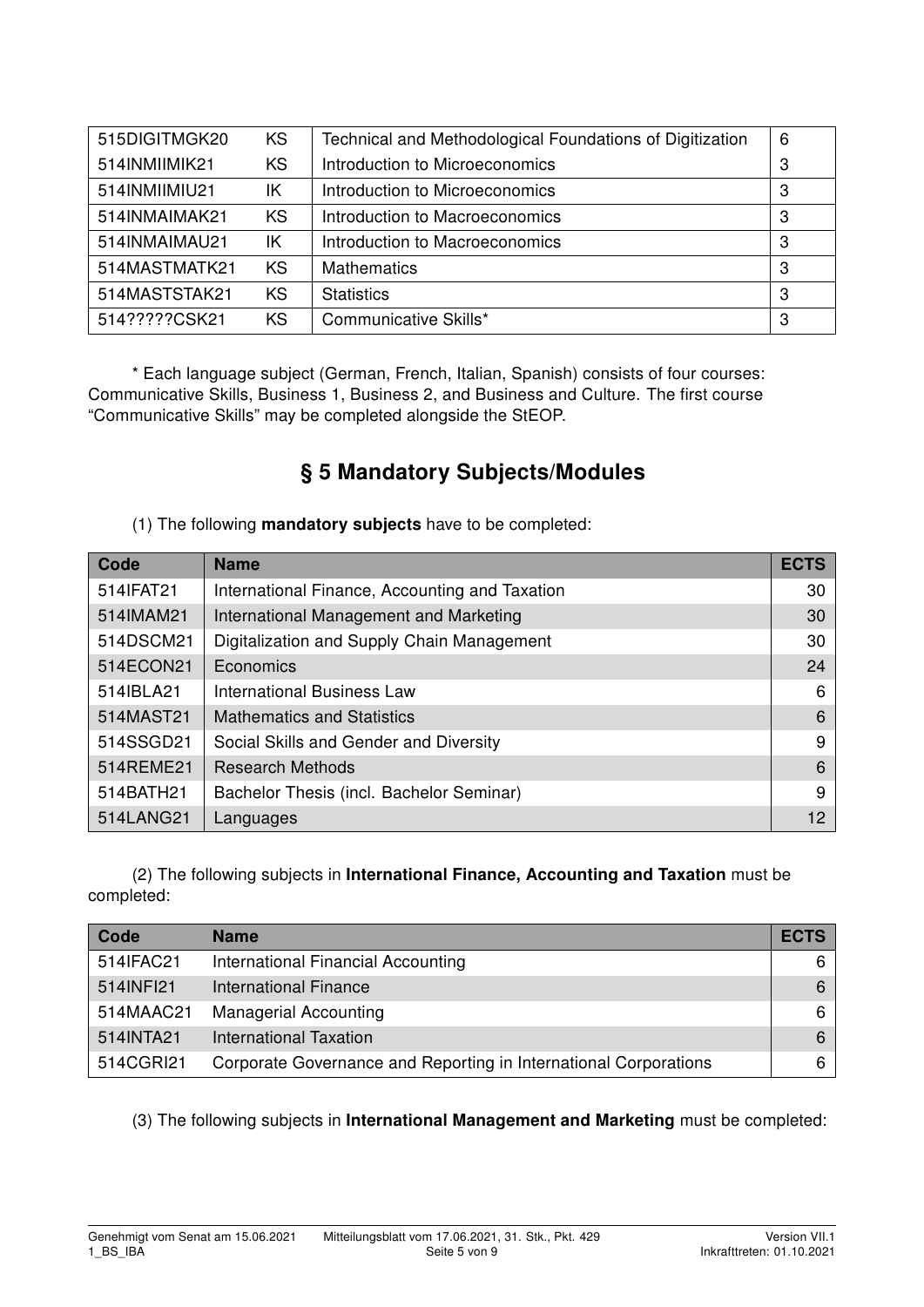| Code         | <b>Name</b>                                | <b>ECTS</b> |
|--------------|--------------------------------------------|-------------|
| 515MIIMVIM20 | Specialization in International Management | 61          |
| 514IMAS21    | International Management and Strategy      | 6           |
| 514INMA21    | <b>International Marketing</b>             | 6           |
| 514LACH21    | Leadership and Change                      | 6           |
| 5140RTB21    | Organization Theory and Behavior           | 6           |

(4) The following subjects and modules in Digitalization and Supply Chain Management must be completed:

| Code         | <b>Name</b>                                                                                     | <b>ECTS</b> |
|--------------|-------------------------------------------------------------------------------------------------|-------------|
| 514ISCM21    | International Supply Chain Management                                                           | 6           |
| 514IDSC21    | Impacts of Digitalization and Supply Chain Management                                           | 6           |
| 515DIGITMG20 | Technical and Methodological Foundations of Digitization                                        | 6.          |
| 515DIGIMAD20 | Management of Digital Transformation and Application of Information<br>Systems in Organizations | 6           |
| 515DIGIESP20 | Introduction to Software Development with Python                                                | 6           |

#### (5) The following subjects in Economics must be completed:

| Code       | <b>Name</b>                       | <b>ECTS</b> |
|------------|-----------------------------------|-------------|
| 514INMI21  | Introduction to Microeconomics    |             |
| 514INMA21  | Introduction to Macroeconomics    | 6.          |
| 514INEC21  | International Economics           |             |
| 514 FEK 21 | International Financial Economics |             |

#### (6) The following subjects in Social Skills and Gender and Diversity must be completed:

| Code      | <b>Name</b>                          | <b>ECTS</b> |
|-----------|--------------------------------------|-------------|
| 514SOSK21 | Social Skills                        |             |
| 514INGD21 | Introduction to Gender and Diversity |             |

(7) The subject Languages must be completed to the extent of 12 ECTS credits. Students can choose from the following languages:

| Code      | <b>Name</b>     | <b>ECTS</b> |
|-----------|-----------------|-------------|
| 514FREN21 | French          | 12          |
| 514GERM21 | German          | 12          |
| 514ITAL21 | Italian         | 12          |
| 514SPAN21 | Spanish         | 12          |
| 514LAB21  | Language Abroad | 12          |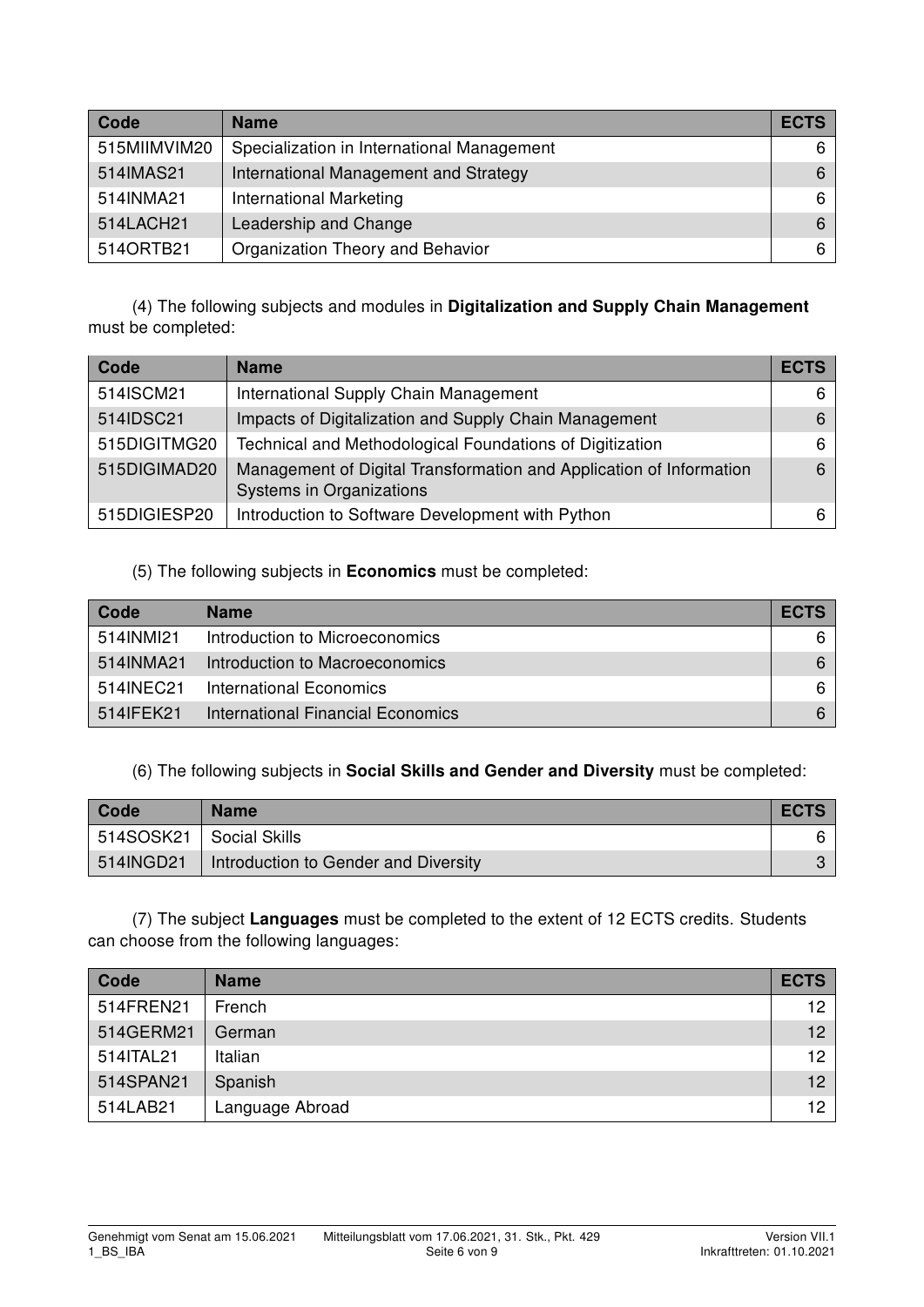Language courses are only available to non-native speakers.

### § 6 Courses

(1) The names and types of all courses in the subjects and modules, as well as their ECTS credits and hours per week, their codes, their registration requirements, the number of participants, and their admission procedures (in case of limited availability of places) are described in the JKU Course Catalog (studienhandbuch.jku.at).

(2) The possible types of courses as well as the examination regulations are described in §§ 13 and 14 of the JKU statute (Section "Studienrecht").

(3) International Business Administration is an English-language program and therefore the courses are to be completed in English, even if the course is also offered in German according to the JKU Course Catalog. However, there is a 20% tolerance for courses taken in languages other than English, and courses taken during the study abroad period are not counted.

## § 7 Study Abroad

(1) Completion of a semester abroad is mandatory and a year abroad is recommended. The semester or year abroad is recommended in the 4th and/or 5th semesters.

(2) A minimum of 12 ECTS credits must be successfully completed abroad. For the transfer of credits completed abroad, up to a maximum of 80 ECTS credits, the provisions below apply:

1. All courses of the mandatory subjects according to § 5, with the exception of the SE Bachelor Seminar, can be chosen for credit transfer.

2. Students can select courses at bachelor level or above at the host university.

3. Credits for these courses can be transferred according to § 78 of the Austrian Universities Act, regardless of the type of course or exam, that have similar learning outcomes (a minimum of 50%).

4. For a transfer of language courses or courses in another language a minimum starting level of B1 (according to CEFR or an equivalent) is required. For languages other than French, Spanish, Italian or German, a minimum of 12 ECTS credits must be transferred in order to fulfill the curriculum requirements in accordance with § 5 (7).

## § 8 Bachelor's Thesis

(1) As part of the Bachelor's degree program International Business Administration, a bachelor thesis in accordance with § 80 of the Austrian Universities Act must be completed. The bachelor thesis is an independent written work that is composed according to scientific criteria and quantitatively and qualitatively exceeds the level of a seminar paper.

(2) The bachelor thesis must be written in one of the three core subjects ("International Finance, Accounting and Taxation", "International Management and Marketing" or "Digitalization and Supply Chain Management").

(3) In order to begin the bachelor thesis, successful completion of the following courses is required: StEOP courses (9 ECTS credits), KS Academic Writing English (3 ECTS credits), KS Introduction to Research Methods (3 ECTS credits) and 24 ECTS credits from the core subject where the bachelor thesis will be written.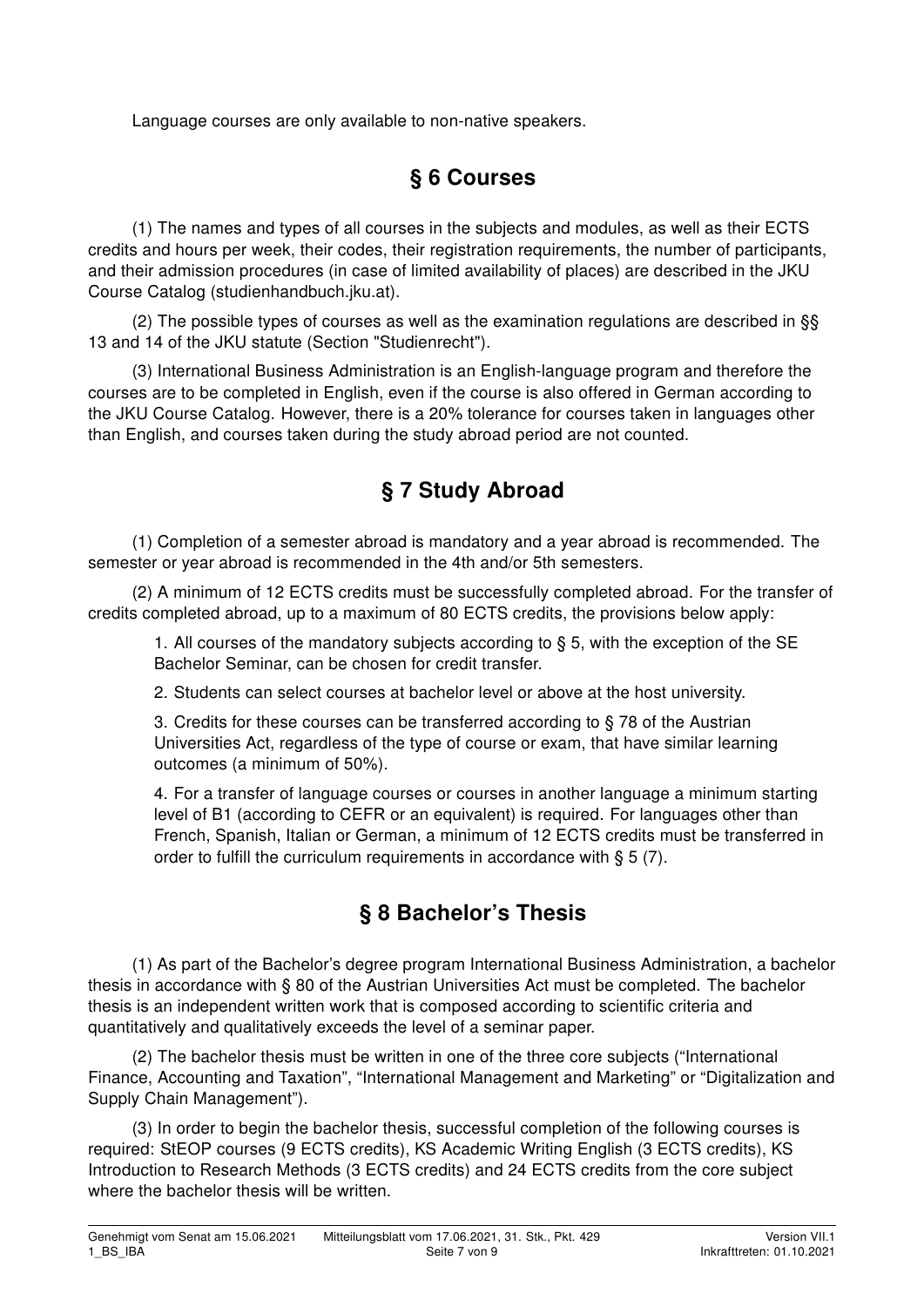(4) The topic of the bachelor thesis is to appear on the certificate.

## § 9 Examination Regulations

(1) The regulations for subject exams and the examination criteria for course exams can be found in the JKU Course Catalog (Studienhandbuch).

(2) The bachelor's program is concluded with a bachelor's examination. The bachelor's examination is an overall examination of subject and module exams for the mandatory subjects and modules and the subject Research Methods. The successful completion of Free Electives is a prerequisite for graduation.

## § 10 Academic Degree

(1) Graduates of the Bachelor's degree program International Business Administration are awarded the academic degree "Bachelor of Science", abbreviated "BSc" or "BSc (JKU)".

(2) The certificate about the academic degree is issued in German and in English translation.

## § 11 Legal Validity

This Curriculum will come into effect on October 1, 2021.